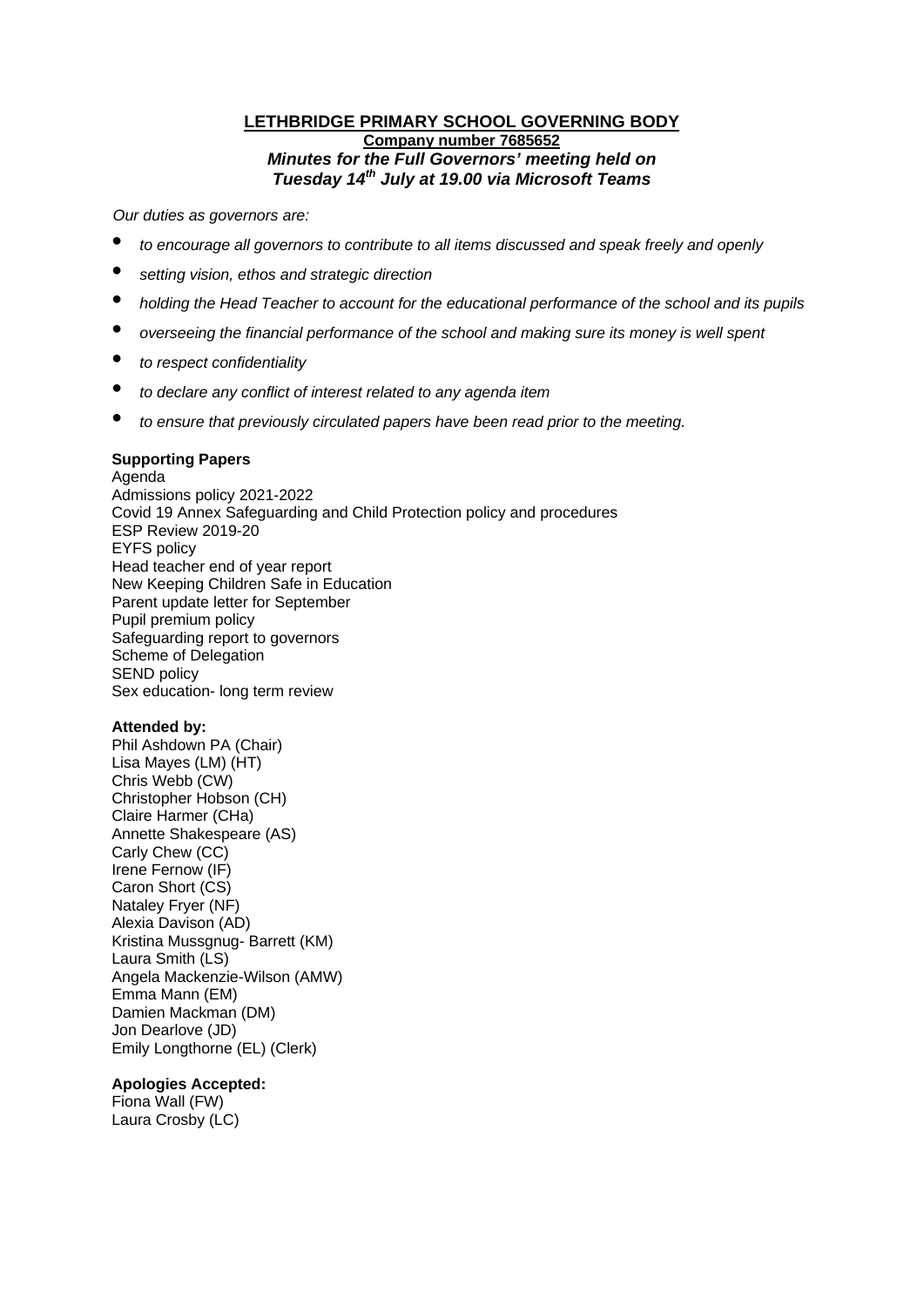# **1) Welcome, apologies and declarations of interest**

PA welcomed everyone to the meeting. Apologies were received from FW and LC. There were no declarations of interests.

#### **2) Notification of items for AOB**

There were no notifications of AOB.

#### **3) Minutes of Previous Meeting held 30.01.20**

The minutes were accepted as a true record of the meeting, PA to sign and return to EL. **ACTION PA.** 

## **4) Matters Arising**

PA thanked those who have completed and shared their link governor reports. AMW asked when they need completing? PA suggested that if a meeting had taken place then the report should be completed before the next academic year begins if possible, even if it remains in draft form until it can be agreed by the member of staff. AMW asked when the link governor roles would be reviewed? PA replied at the start of the next academic year.

PA informed the governing body that he contacted The Park Academies Trust and Excalibur. PA said that he and LM had a first meeting with the Chief Executive of Excalibur and had arranged a second meeting; unfortunately the Covid 19 outbreak had prevented this from taking place and also interrupted the plans to meet with The Parks Academies Trust. PA informed the governors that further discussions will be on hold until further notice as he feels their priority is to concentrate on supporting the school and senior leadership team in re-opening school. AMW asked if being in a MAT could have advantages during situations such as the coronavirus pandemic? PA replied if they were already in one then yes, but it is unlikely that MATs will entertain new schools joining at this time. PA reminded governors that their previous discussions were exploratory.

PA added that reviewing the catering would happen in the future once things had settled.

PA asked if there were any other comments? There were none.

# **5) Safeguarding update**

CS had circulated her report on Governorhub which summarised the results of the quality assurance meeting that took place in February which PA had attended. CS informed governors that they passed and her report summarises their actions going forward and details on figures such as how many staff submitted concerns this year. CS informed governors on how safeguarding processes have taken place since lockdown. She said that they triaged children they had concerns on and looked back at CPOMS and action planned what to do. CS said that it was very successful. She said they targeted 45 children by calling them and their parents weekly and seeing what additional support was needed, teachers then began calling everyone and some children received a doorstep visit and resources, depending on the relationship the school had with the family. CS reported that they received reassurance from the families. CS added that Bernice Weiss has been keeping her up to date with webinars and updates for Keeping Children Safe in Education, including behaviour and trauma. CS had previously uploaded a Covid 19 annex to the safeguarding policy on Governorhub for governors' attention and said that the behaviour policy will also be updated to reflect changes in Keeping Children Safe in Education. CS asked if anyone had any questions? IF thanked CS for her report and said it was very helpful and comprehensive. PA asked if they were satisfied that they reached all of the families? CS replied yes, that they had to be persistent and proactive with a couple of families but they were very thorough. PA agreed that the school showed a diligent approach. CS reflected that they have a really strong, conscientious team.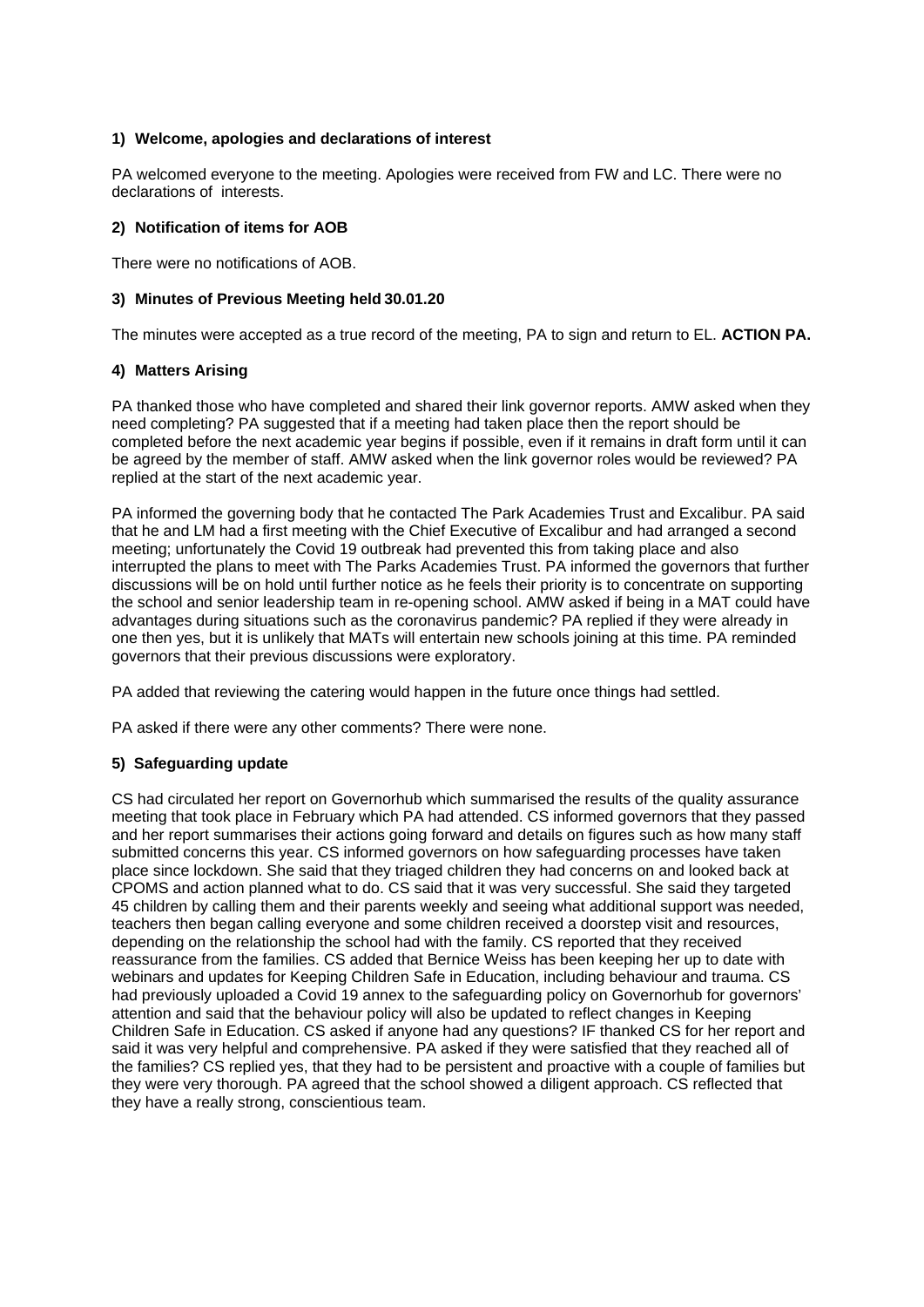## **6) Health and Safety update**

CHa informed the governing body that at the beginning of lockdown they stayed open for keyworker children and it was very quiet at first and staff were on a roster which considered their mental health and well-being. CHa said that teachers were in school roughly once a fortnight and TAs once a month. CHa then reminded governors that school then opened for reception, year one and year 6 and they put together a risk assessment based on social distancing within school, such as 2 metre markers and signage, this was shared on Governorhub. CHa said that they have about 50% of these year groups in school and numbers of key worker children also increased as time went on. CHa reported that social distancing has been maintained very well in school, 2 cases of possible Covid 19 were identified and the procedures were followed, including notifying Public Health England, but both tests had negative results. CHa informed governors that they are now planning for September and she had today completed the new risk assessment, however she wanted to share it with LM and CS first and will then share it on Governorhub. **ACTION CHa:** Share September risk assessment on Governorhub. CHa said that it is very comprehensive and very different to the last one and included what they cannot do anymore such as assemblies. CHa added that it will most likely need adding to as time goes on. CHa said that they are focusing on what they can do and making it as safe as possible. CHa informed the governors that the government has called for bubbles of year groups, including staff, so that if there was an outbreak one year group would be closed. CHa added that they would seek advice from Public Health England if that happened. CHa reflected that they have concerns but are getting on with it and that September will be very different to the current status. CHa highlighted that mental health and well-being are at the forefront of everything they are doing and that they are managing anxiety within staff in order to be able to have all the children in. PA added that the first week in September will have children in their old year groups to address any issues with wellbeing rather than jump straight into formal education. LM added that they have risk assessed all the children with EHCPs and Emma Corp has had weekly meetings with a relationships manager from the Borough to check on their health and well-being and has completed individual risk assessments for children and staff. CHa agreed and said that more individual risk assessments will be completed. LM stated that the workload for senior staff during this time has been huge. PA thanked CHa for her report and the senior leadership team for their hard work over this time.

#### **7) September 2020 arrangements**

LM had circulated a draft letter on Governorhub to parents outlining arrangements for the whole school reopening in September. LM thanked EM for emailing her with comments about a few things to clarify from a parent's perspective. AMW asked if they have further comments should they email them to LM? LM replied yes, to email her directly.

LM informed governors that the priority is to get the children back into school as quickly as possible. LM reminded governors that the first week back the children are with their old class and staff to get closure on that year and so that they feel comfortable to share any worries with adults they feel comfortable with. LM said that the second week they will start the new school year and in the third week they will hold parent's evenings so parents can meet their child's new teacher as they cannot pop into school for a chat under the restrictions. LM informed the governors that during the first few weeks they will be doing whole-school work based on a lovely book that CS found which will incorporate work around feelings. AMW asked if this book was set due to the current climate or was it already planned? LM replied that it was not planned due to Covid 19 as they usually begin the year with whole-school work, however it is a lovely book and will fit in well.

LM summarised the rules and regulations for reopening including children bringing in as little as possible from home, desks in rows facing forewards, and different drop off and pick up times, break and lunchtimes to keep the children in year group bubbles. LM said it may be chaotic at first but should only take a few days for everyone to get used to the routines. AMW asked if the children would be expected to clean, for example after using something? CHa replied that the children will not be cleaning and the government recommend using diluted bleach therefore children cannot be in the room whilst cleaning is being undertaken, so staff will clean at break and lunchtimes while the children are outside. CHa added that the bleach will be locked in the medisafe, though a positive is it is much cheaper than Dettol sprays etc. AS asked who will be cleaning? CHa replied that on a daily basis it will be the teachers and TAs taking turns to clean while the other is outside with the children and the site manager with clean frequently touched areas such as the banisters, sinks, taps and flushes three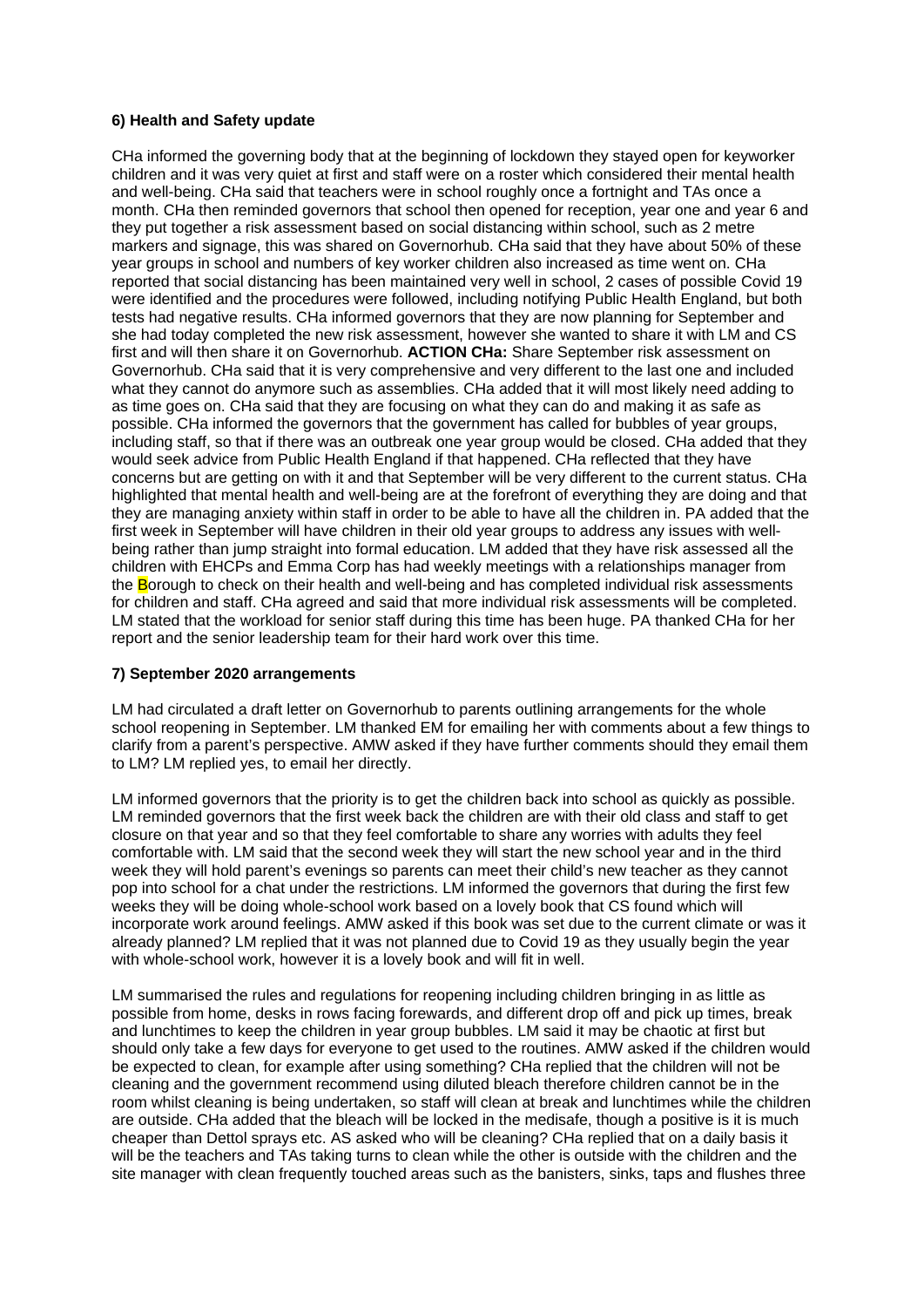times per day. CHa added that the cleaning company will also clean thoroughly after school and that they are doing a fantastic job and they are very lucky to have them. CHa said that they will dilute the bleach to the exact measurements and keep them topped up. AMW asked how the whole-school outside equipment will be cleaned? CHa answered that each bubble has a crate of PE equipment to use. AMW asked about the climbing frame. CHa replied that it would be impossible to clean and the disinfectant spray would actually cause more of a risk. AMW agreed that the children washing hands before coming outside would protect it. CHa agreed that handwashing is most effective. LM said that the guidance is that every little thing you can do helps and that they want the children to have a normal school experience as much as possible however the staff will have to distance from the children and each other as they are most at risk at becoming ill. CH asked if they will utilise outside learning as ventilation is important? CHa replied yes, staff are encouraged to take the children outside as much as they can and in the winter the doors and windows will be open for ventilation with the heating on to compensate. LM stated that the risk assessment be in greater detail to the letter and will be shared on the website.

CH asked what percentage of children do they think will return? LM replied that she expects attendance to be normal, over 90%, as she feels that parents will be weighing up the risk of their children missing out on their education. CH reflected that there will be a range of feelings from people feeling relaxed and those who have been isolating and asked if LM had a feel for the perspective? LM replied that some staff are shielding, or have vulnerable family members but have begun to come in the last couple of weeks to prepare the classrooms, some have been very anxious but once they had been in a couple of times they felt more relaxed though it may be different in September when they work with the children. LM said they are mindful that some staff have been directly affected by coronavirus like any other workplace.

AMW asked if there was a plan to catch the children up on their education so that they reach the point they should be at for each year group and how will this be managed with a loss of time to the school day? LM answered that they are giving the children time to settle in before making assessments and they are waiting on details from the government about catch-up funding. LM added that they have made some appointments to give teacher's temporary leadership roles, 2 roles for English and phonics, 1 for Maths and 1 for Mental Health and Well-being for children and staff so that they are strictly monitored. LM added that teaching in class is the most important but there may be some catch-up programmes before and possibly after school depending on funding. AMW thanked LM for her answer and asked if anything is happening in the summer holidays? LM replied no, nothing came of it which is not surprising as teachers are not paid for the summer holidays.

EM asked if the ELSA had any ideas for activities or resources for families of children who are anxious about coming back? LM replied that this is a good idea and will check what is already on the website. CS added that Emma Corp is very good at finding resources and book recommendations so she will check in with her and update the website if necessary.

AMW asked if the children could be given monitor roles? CS replied that they have reservations about handwashing monitors as they do not want the children to become obsessed with hygiene; they have to maintain a delicate balance.

AMW asked if the letter to parents would address parents gathering in the alleyway or would they be relying on common sense? LM replied that they looked at plans of other schools and wanted to avoid prolonged staggered times and reducing the school day so they have planned two entry and exit times but parents must be mindful and do their part as they cannot enforce a one way system in the alley as it is not their land. LM suggested they also open the side gate to reduce people crossing each other in the alley. AMW suggested that they clearly state that parents need to be considerate. LM agreed and believes most people will be mindful. PA agreed that the alleyway is incredibly narrow, unfortunately they cannot open the gate to the rec due to the area often being misused. EM suggested that asking not to cycle or scooter could save congestion by the racks. LM replied that could be a possibility. CH replied that the racks are outside so would be a minimal risk. LM said they will revise the regulations as they go as necessary. PA thanked LM.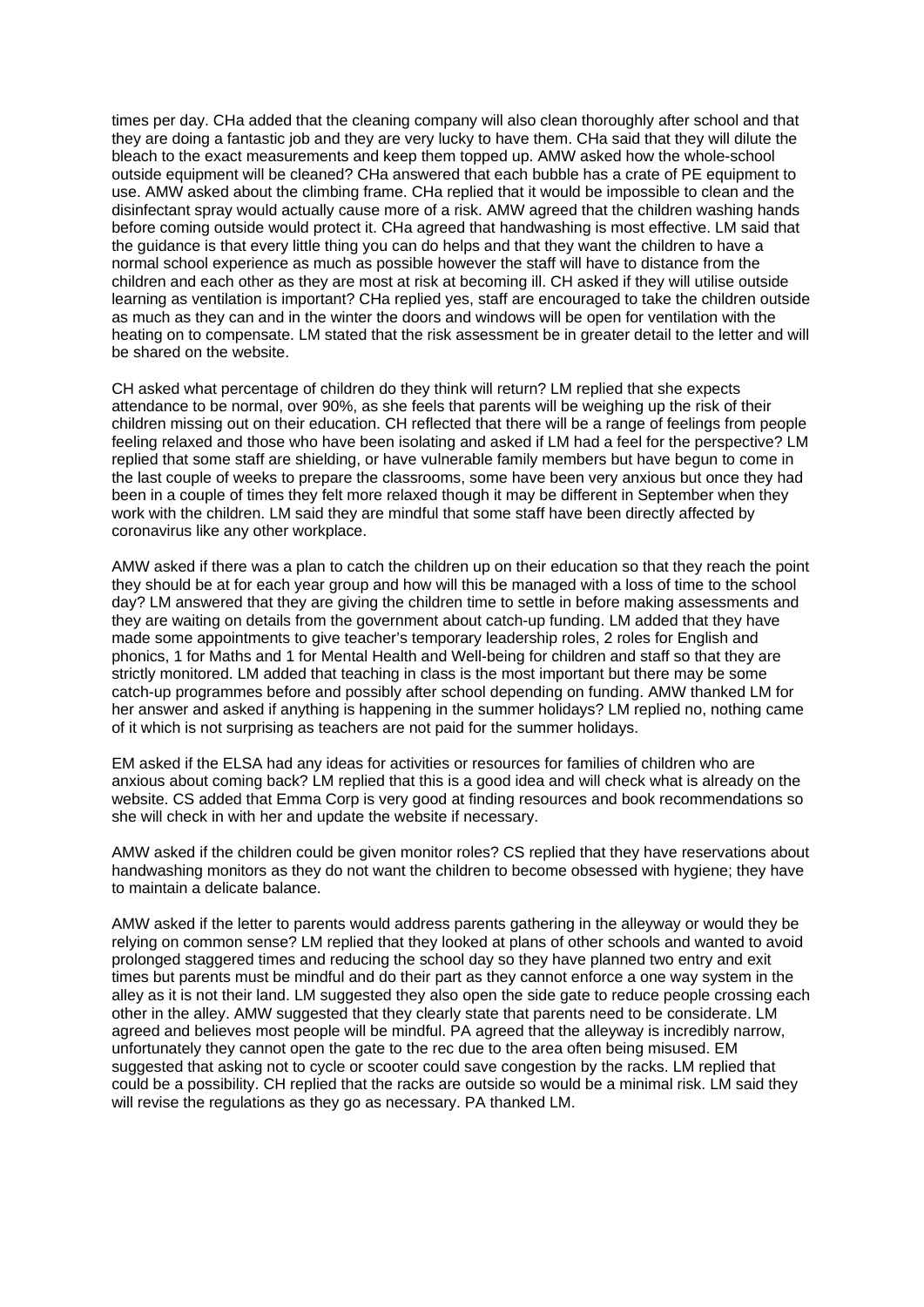# **8) Staffing update/ arrangements for September**

LM informed governors that David Tanner has resigned from his post due to his health, however he hopes to do supply cover when he is feeling better. LM said that this was timely as Robert Kiver who was their regular supply teacher has now moved to Plymouth. PA reflected that it would be good to have David for supply cover for continuity. LM informed governors that they have employed a new full-time teacher Jack Mooney who will be in his NQT+1 year. LM added that they have employed a new part-time teacher Emily Mason who will work 2 days and a current 4 day working teacher has reduced her days to 3. LM said that Emily is an experienced teacher who has also been a SENCO. LM told governors that Teaching Assistant Emily Longthorne will be working as a Teacher in Early Years next year on a Schools Direct Training programme following receiving a First class degree. The governors congratulated EL. EL thanked the governing body. LM said that they have also added additional TA support in Year 5 due to a high level of children with significant needs but none having an EHCP. LM said that they are investing in an additional class TA and a 1:1 TA for a child starting school in September. LM summarised that there are 3 new teachers and 2 new TA's and also 4 temporary additional TLR responsibility roles for teachers. LM added that Emma Corp is also increasing her working days to 3 days. LM reflected that there were quite a lot of staffing changes, some were always planned for and some are in response to the current climate. CH asked who will be taking over the football team? LM replied that they have changed their sports PPA support to Sports Excellence who will be running the football team on Tuesday evenings. CH asked if Sports Excellence will also run the after school clubs? LM replied that they will not be running clubs in the first term as it would involve mixing bubbles, so this will be reviewed in time. PA commented that the budget for staffing is more than normal but everything is in place. LM reflected that it has been interesting recruiting staff in this period of time but is pleased that everything is in place for September.

#### **9) Head Teacher's report**

LM had circulated her report on Governorhub and said she would mention a few main points:

LM said that the current numbers on admissions are down a little as Swindon Borough Council are catching up and some families have returned to their home countries due to the current climate. LM informed governors that they try to keep the number around 485 for financial reasons. LM said she thinks this will settle in the first term and Reception is full with at least 7 on the waiting list. LM said she is very pleased as other local schools Reception numbers are very reduced.

LM informed governors that she issued 2 fines for unauthorised holidays which is the first time she has ever recommended a fine. PA asked if the school issues the fine? LM replied that they present the child's absence and the council decide whether to fine. LM said that this child's attendance was already very low but they requested 2 holidays so she said no but they went anyway, therefore she felt a fine was needed. PA asked who gets the money from the fine? LM replied that the school does not get the money. PA agreed it is the principle. LM said she wanted to let the governing body know as it is the first time ever. CH asked if this figure could appear somewhere on the website, perhaps mentioned with other statistics to deter others? LM said she was relying on word of mouth as they have a policy but people assume they won't act on it, she agreed that it could be mentioned.

LM informed the governors that the number of fixed term exclusions this year has significantly decreased. LM said this is due to a combination of making it very clear what is not acceptable last year and lots of work with 1 individual child and his family. LM added that this child has a full-time place at Nylands in September. AS asked what support children who are excluded have while they are at home? LM replied that the exclusion is usually only for the rest of the day and next day and is not usually out of the blue and the family would already be receiving a package of support from different professionals. LM said they provide work to do while they are off and hold a reintegration meeting with them and thier parents before they are allowed back into class.

LM said the SEN registers show static figures.

LM wanted to take the opportunity to say a massive thank you to the SLT for such a fantastic job this year. PA agreed that the pandemic demonstrated how well they work as a team and their great work. LM thanked PA.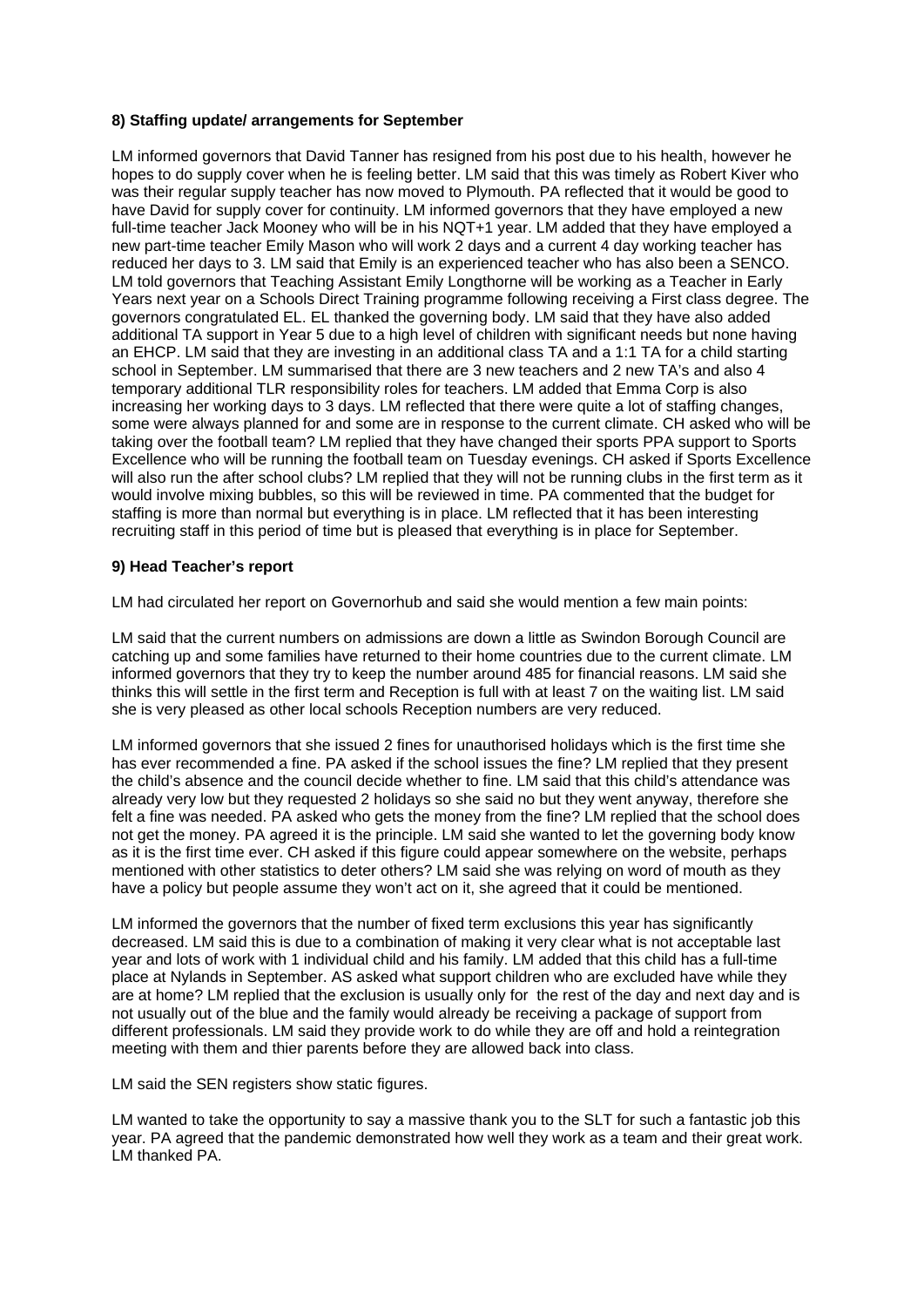PA asked if there were any other questions? EM asked if they are preparing home learning in case there is another lockdown and if there are any areas to improve? LM replied that they have to have in place home learning for children who are self-isolating and if the school is closed due to a local lockdown. LM said that CS is working on a home learning package now using the online platform Purple Mash. LM informed governors that Purple Mash can be set up for each child and work can be set and submitted and communications maintained. LM added that the work would link to the Oak National Academy which has planning for each year group. LM said this needs finalising but it is highly likely they will use Purple Mash. EM asked if the communication would be manageable if it was a whole year group closed? LM said that they need to look further into and be mindful of safeguarding. CS said that from a safegaurding perspective you need to strike a balance with access to technology and also be mindful of teachers' workload as it is not possible to maintain writing home learning plans themselves whilst planning and teaching in school. CS added that the children are familiar with Purple Mash which will help them relieve parents workload also. CS said it should definitely be up and running the first week back and then be linked to Oak National Academy to be shared to individual children who are off school. CH asked what the other cluster schools were doing? LM replied that the risk assessments have been the priority so they haven't discussed home learning for September yet but at the moment it has been very varied, some doing much less and one school setting a much larger amount of work. LM said they will most likely discuss their plans but the priority at the moment is reopening to everyone. PA thanked LM.

## **10) Relationships and Sex Education and Health Education**

LM informed the governing body that the government had pushed back the deadline for the new RSE curriculum, however they were already on top of it. LM had submitted an overview on Governorhub. LM had previously held a parents meeting to make clear what sex education would look like at Lethbridge and the terminology for each year group. LM fed back that she was pleased to see lots of interested parents and a true representation of the school, including ethnic minority families being represented. LM stated that, following parent consultation, it needs to be officially approved by governors. PA asked if everyone was in agreement? The governors agreed. LM thanked everyone. NF shared positive feedback with LM from the parents meeting, that parents felt reassured. LM thanked NF and said there were lots of supportive parents present who want their children to receive the correct information from adults they trust and credited the relationships the staff have with their families. CS added that Nicola Salisbury did lots of background work and deserves credit also as she is now an expert on the new curriculum. LM agreed that Nicola did tonnes of research and presented the curriculum to staff and supported at the parents meeting.

## **11) Policies :** *Safeguarding (COVID), Pupil Premium, SEND, EYFS, Admissions, Scheme of Delegation*

The Covid annex to the Safeguarding policy was discussed on Governorhub and ratified. CS informed governors that it would be updated again soon.

PA informed governors the Scheme of Delegation is reviewed annually and does not prompt any changes at this time. PA suggested proposing at the first meeting in September increasing the terms of the Chair and Vice Chair to a two year period for continuity and would then change the Scheme of Delegation if appropriate.

CH commented that the first paragraph in the SEND policy refers to several versions of the SEND Code of Practice which seems confusing. LM thanked CH and said she would ask Emma Corp to look into that as they need to change to the same, most current document. IF enquired about implementing the Swindon Borough Council Core Standards. LM said she would ask Emma Corp to review the SEND policy in September. **ACTION LM.**

LM informed governors that the Admissions policy is the same as previous years but that the Pupil Premium policy has been updated by CHa. EM suggested changing the wording of 'Our priority in the academic year 2019-2020' to 2020-2021 as they are approving the policy so late in the year. CHa agreed that she updated the policy in March but that it should be updated for next year as it is now obsolete.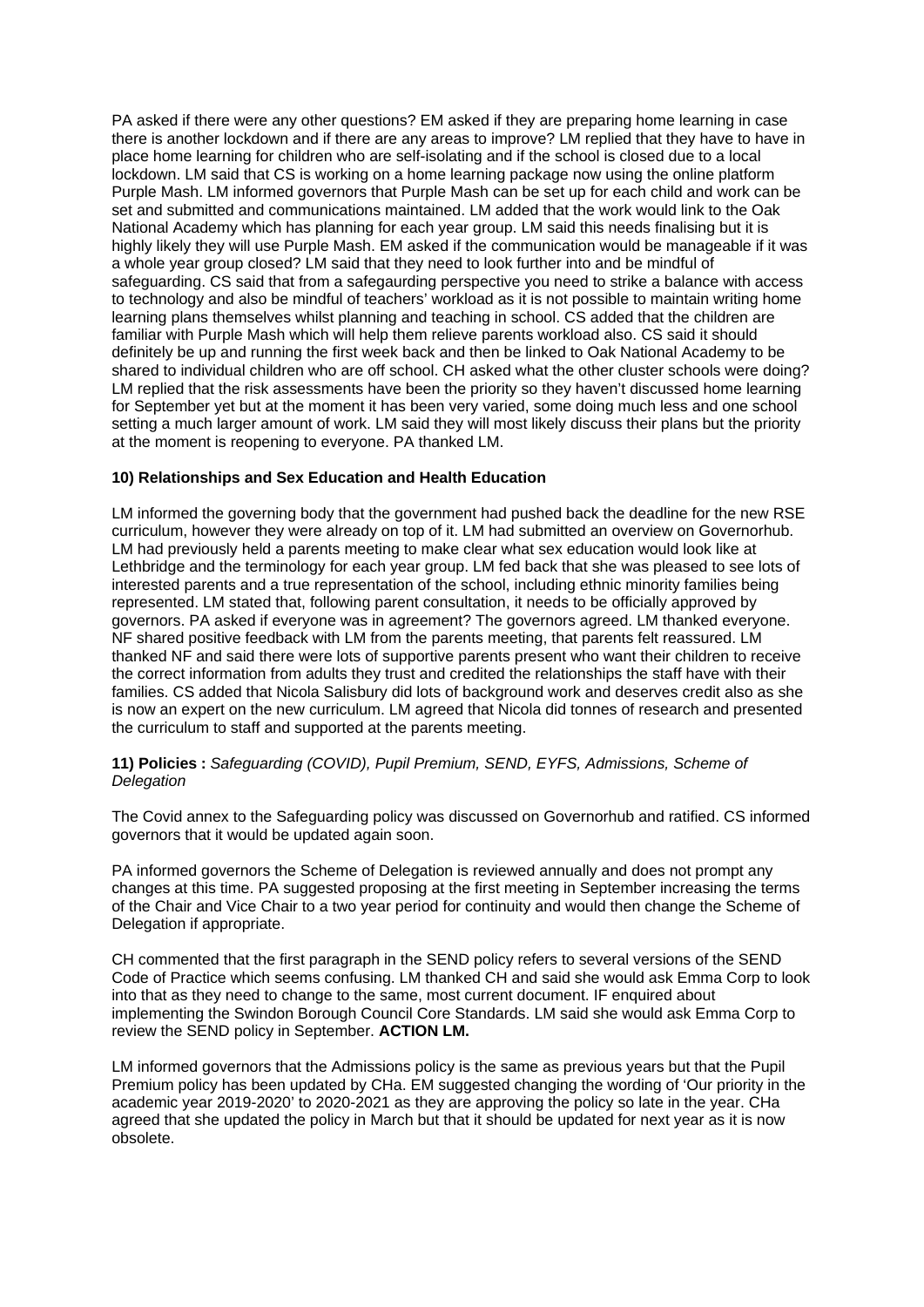CH suggested a note to say what has been updated and where. LM agreed that they need a better system for tracking changes. PA said that some will have major changes and others will have minor amendments that would subtly affect the policies. CS suggested including in the title 'amend or review' when sending them to governors and highlighting any subtle changes of wording. CW suggested writing the policies in colour then once approving them changing it to black. CH suggested using track changes in Word, CW replied that lots of people change them so it could get confusing. CS recommended highlighting changes in colour and saying whether it is an update or review in the title. LM agreed and said they need to tell everyone responsible for updating policies.

PA suggested at the start of the year making a list of the policies to be reviewed that year and tasking a governor who is responsible for reading them or everyone taking ownership of a particular policy. LS suggested linking the policies to the link governor roles. IF said she endorses PA's suggestion. AS added that as she no longer has a link governor responsibility, she is happy to read policies. PA said they will look at this in more detail in the new academic year.

## **12) Budget update**

PA informed governors that they would normally approve the budget at this time to submit it to the ESFA at the end of July however due to the current circumstances there has been a relaxation and the budget can be submitted in September. PA said that CM has been busy working with the SLT on more pressing issues and therefore does not have all the figures at the moment, but now has more time. PA summarised that this year they were forecasting a rollover of 171k which is the reserves and a flat in year income and expenditure. PA said that at the moment it is looking like the rollover will increase by 11k to 183k which is positive news. PA said that work is being done with next year budgets to include changes to staffing and increased cleaning regimes but is looking reasonable and will allow to commit sources. PA informed the governing body that CM and the SLT are working on figures to be issued in due course which will have to be approved in early September. LM added that the work they have done over the years has meant that they are in a much better position now and recalled a few years ago when they changed the reserves policy to 50k. LM said that despite an increase in staffing, there is still room for expenditure as the money needs to be spent on the children and cannot all be saved up so they will look into capital expenditure and IT expenditure. LM said she is very pleased with the current financial situation. PA agreed that a finance issue at this time would be the last thing they would want. PA suggested holding a Full Governors meeting on finance in early September to approve the budget before moving onto usual matters in the planned meetings and he will send a note out with a date. **ACTION PA:** Send date for additional meeting.

#### **13) Governor Updates**

PA asked governors to think over the summer of anything they would find helpful to assist the school and governing body and to email him ideas directly.

PA thanked EM for her link governor report and asked if there were any highlights or particular struggles ? EM replied that the first visit took place in January and the second via email during lockdown which was different to what she expected. EM reflected that it was useful to find out how things work and how the SDP connects to what they do, however the plans for the arts were unable to be completed due to Covid 19. PA stated that they will have to evaluate how the continue to fulfill link governor roles as the current guidance is that they will not be going into school but hopefully the guidance will change in due course.

PA circulated the ESP Review on Governorhub which emphasised planned work for next year, including Keith's engagement for more strategic training for governors which PA felt will be helpful. PA asked if there were any comments ? There were none.

#### **14) AOB**

CS added that on a cheery note, they are working on the new website which should be going live in August and it is looking really nice and they are excited to share it with the governors soon. AMW asked if they could have any ideas of the big changes ? CS replied that it is much clearer and streamlined and has an updated head teacher's welcome, an introduction to each area of the curriculum with pictures and celebrations of children's work. CHa added that the year 6 leaver's